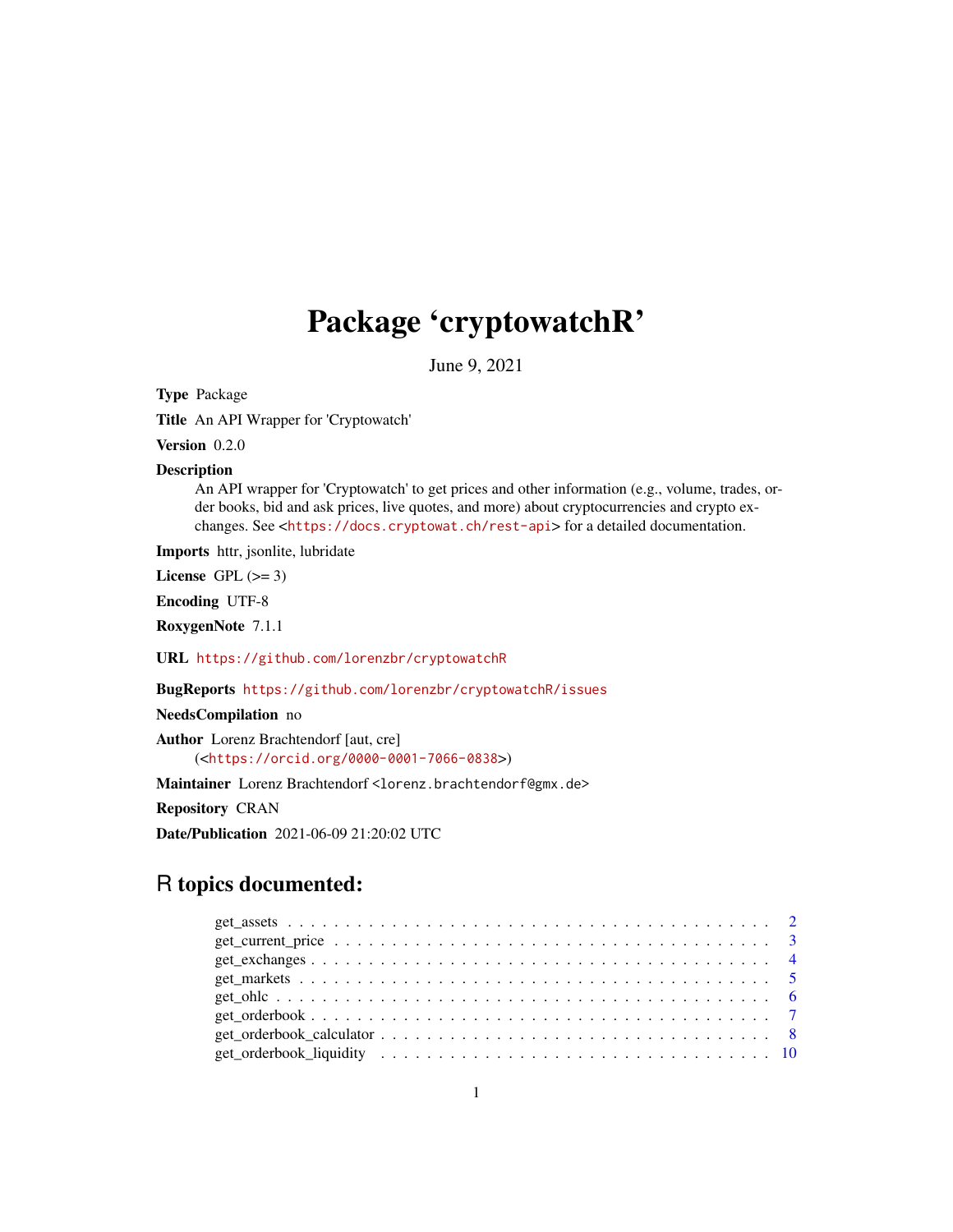<span id="page-1-0"></span>

<span id="page-1-1"></span>get\_assets *Get asset details*

# Description

Get asset information on cryptocurrencies.

# Usage

```
get_assets(asset = NULL, api_key = NULL, allowance = FALSE)
```
# Arguments

| asset     | A string containing an asset symbol, e.g. <i>btc</i> (optional argument). Run get_assets()<br>to get all available assets.                                                         |
|-----------|------------------------------------------------------------------------------------------------------------------------------------------------------------------------------------|
| api_kev   | A string containing the API key. See https://docs.cryptowat.ch/rest-api/<br>rate-limit to learn how to create an account and how to generate an API key.                           |
| allowance | A logical (default is FALSE). If TRUE the function returns a list which includes al-<br>lowance information, i.e. cost of the request, remaining credits and your account<br>name. |

# Value

A list or data.frame containing data on assets.

# References

See <https://docs.cryptowat.ch/rest-api> for further information

# See Also

[get\\_markets](#page-4-1), [get\\_exchanges](#page-3-1), [get\\_pairs](#page-10-1)

# Examples

```
## Not run:
# Get all assets available on 'Cryptowatch'
df.assets <- get_assets()
# Bitcoin asset details
asset.btc <- get_assets("btc")
```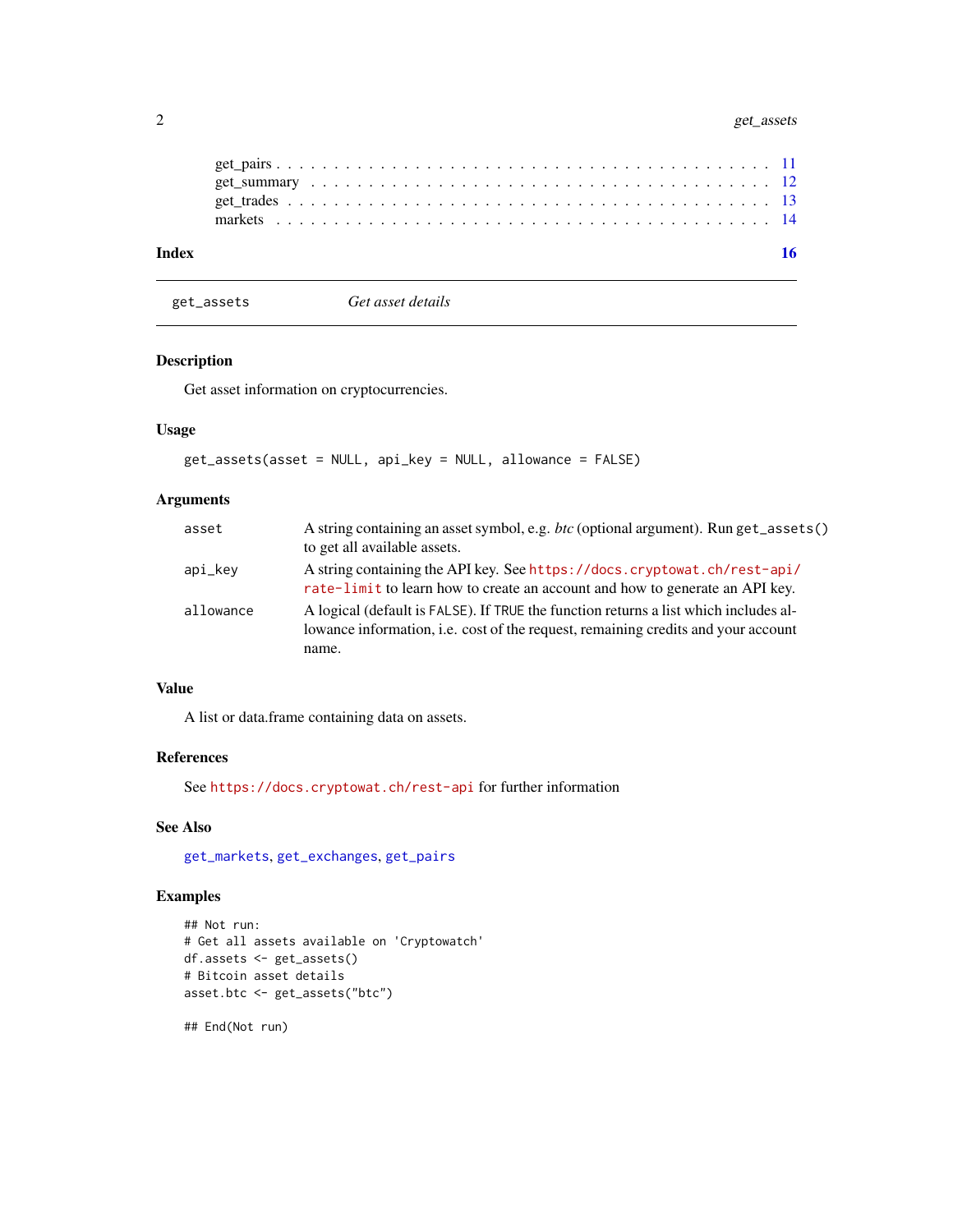<span id="page-2-1"></span><span id="page-2-0"></span>get\_current\_price *Get current price of cryptocurrencies*

#### Description

Get current price of cryptocurrencies using the REST API of cryptowat.ch. The route is *price* or *prices* and returns the current price of a given pair or current prices of all pairs. See [https:](https://docs.cryptowat.ch/rest-api/markets/price) [//docs.cryptowat.ch/rest-api/markets/price](https://docs.cryptowat.ch/rest-api/markets/price) for further information.

# Usage

```
get_current_price(pair, exchange = "kraken", api_key = NULL, allowance = FALSE)
```
#### **Arguments**

| pair      | A string containing a pair symbol, e.g. <i>btcusd</i> (required argument). Run get_pairs()<br>to find other available pairs.                                                              |
|-----------|-------------------------------------------------------------------------------------------------------------------------------------------------------------------------------------------|
| exchange  | A string containing the exchange. Default is kraken. Run get_exchanges() to<br>find other available exchanges.                                                                            |
| api_key   | A string containing the API key. See https://docs.cryptowat.ch/rest-api/<br>rate-limit to learn how to create an account and how to generate an API key.                                  |
| allowance | A logical (default is FALSE). If TRUE the function returns a list which includes al-<br>lowance information, <i>i.e.</i> cost of the request, remaining credits and your account<br>name. |

# Value

Current price of a given pair of currencies. If allowance is TRUE, get\_current\_price() returns a list.

# References

See <https://docs.cryptowat.ch/rest-api> for further information.

# See Also

[get\\_markets](#page-4-1), [get\\_ohlc](#page-5-1), [get\\_exchanges](#page-3-1), [get\\_pairs](#page-10-1)

# Examples

```
## Not run:
# Daily prices of Bitcoin in USD
current.price <- get_current_price("btcusd")
current.prices <- get_current_price()
```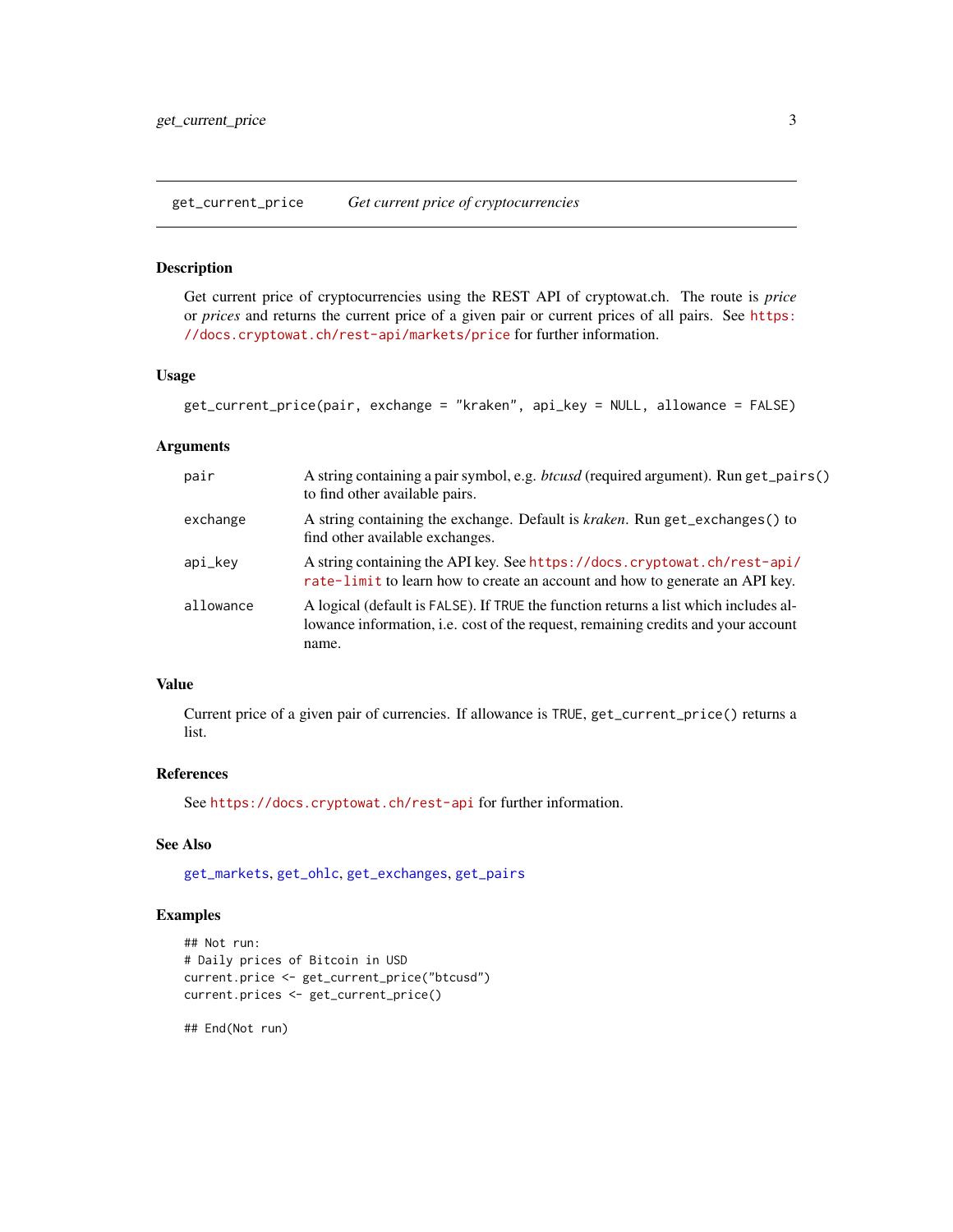<span id="page-3-1"></span><span id="page-3-0"></span>

Get information on exchanges.

# Usage

```
get_exchanges(exchange = NULL, api_key = NULL, allowance = FALSE)
```
# Arguments

| exchange  | A string containing an exchange symbol, e.g. <i>kraken</i> (optional argument). Run<br>get_exchanges() to get a list of exchanges.                                                 |
|-----------|------------------------------------------------------------------------------------------------------------------------------------------------------------------------------------|
| api_kev   | A string containing the API key. See https://docs.cryptowat.ch/rest-api/<br>rate-limit to learn how to create an account and how to generate an API key.                           |
| allowance | A logical (default is FALSE). If TRUE the function returns a list which includes al-<br>lowance information, i.e. cost of the request, remaining credits and your account<br>name. |

#### Value

A list or data.frame containing data on exchanges.

# References

See <https://docs.cryptowat.ch/rest-api> for further information

# See Also

[get\\_markets](#page-4-1), [get\\_assets](#page-1-1), [get\\_pairs](#page-10-1)

# Examples

```
## Not run:
# Get all available exchanges
df.exchanges <- get_exchanges()
# Get information on the exchange Kraken
exchange.kraken <- get_exchanges("kraken")
```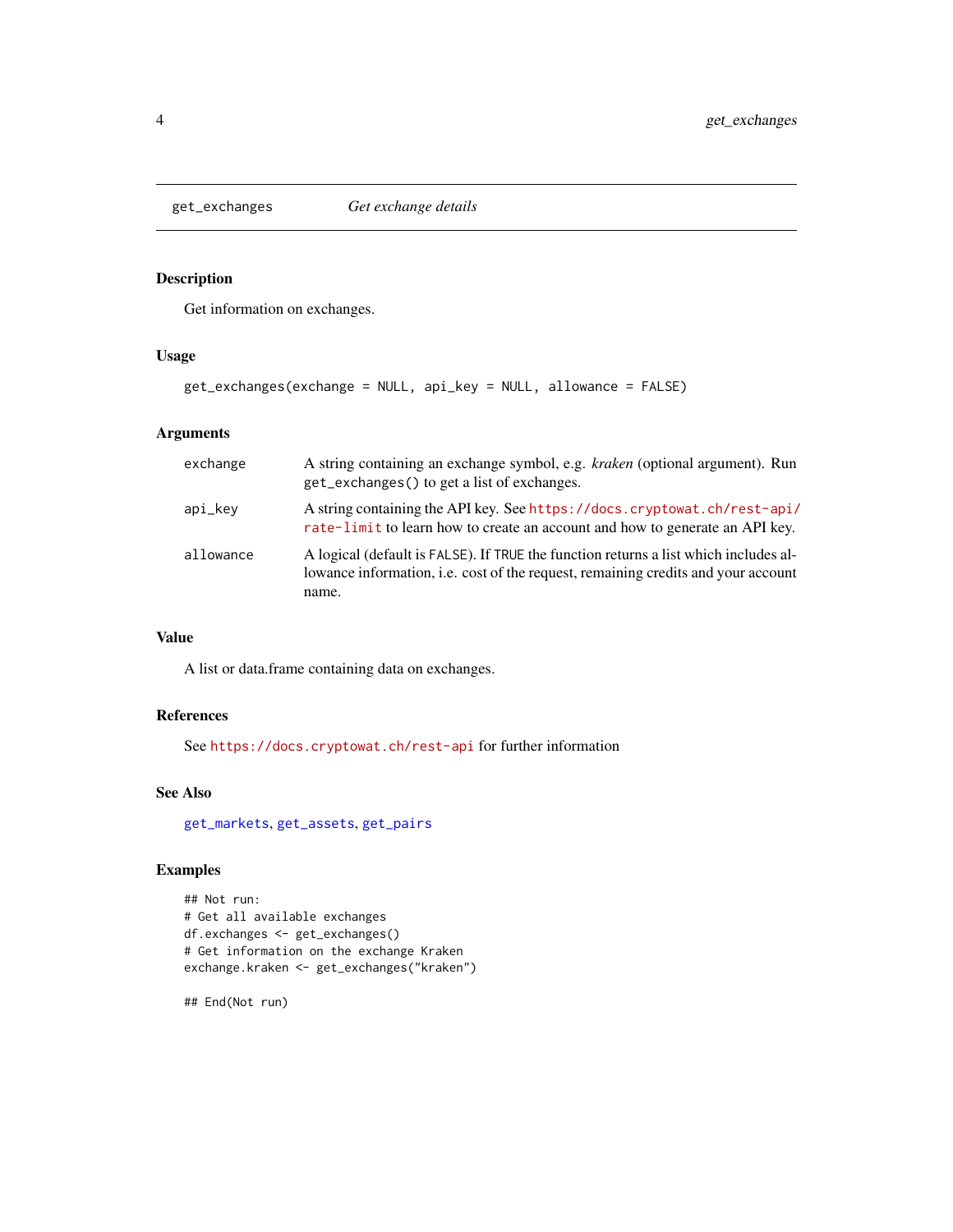<span id="page-4-1"></span><span id="page-4-0"></span>

Get prices of cryptocurrencies using the REST API of cryptowat.ch.

# Usage

```
get_markets(route, pair = NULL, exchange = NULL, params = NULL,
            api_key = NULL, allowance = FALSE)
```
# Arguments

| route     | A character string containing a market endpoint. Possible values: price, prices,<br>trades, summary, summaries, orderbook, orderbook/liquidity, orderbooks/calculator,<br>ohlc (required argument). See https://docs.cryptowat.ch/rest-api/markets for<br>further information. |
|-----------|--------------------------------------------------------------------------------------------------------------------------------------------------------------------------------------------------------------------------------------------------------------------------------|
| pair      | A character string containing a pair symbol, e.g. <i>btcusd</i> (optional argument).<br>Run get_pairs() to find other available pairs.                                                                                                                                         |
| exchange  | A character string containing the exchange (optional argument). Run get_exchanges()<br>to find other available exchanges.                                                                                                                                                      |
| params    | A list containing query parameters. E.g., for the route <i>ohlc</i> , this is before,<br>after and periods (optional). See https://docs.cryptowat.ch/rest-api/markets<br>for further information.                                                                              |
| api_key   | A character string containing the API key. See https://docs.cryptowat.ch/<br>rest-api/rate-limit to learn how to create an account and how to generate<br>an API key.                                                                                                          |
| allowance | A logical (default is FALSE). If TRUE the function returns a list which includes al-<br>lowance information, i.e. cost of the request, remaining credits and your account<br>name.                                                                                             |

# Value

A list containing markets data.

#### References

See <https://docs.cryptowat.ch/rest-api> for further information

# See Also

[markets](#page-13-1), [get\\_assets](#page-1-1), [get\\_exchanges](#page-3-1), [get\\_pairs](#page-10-1)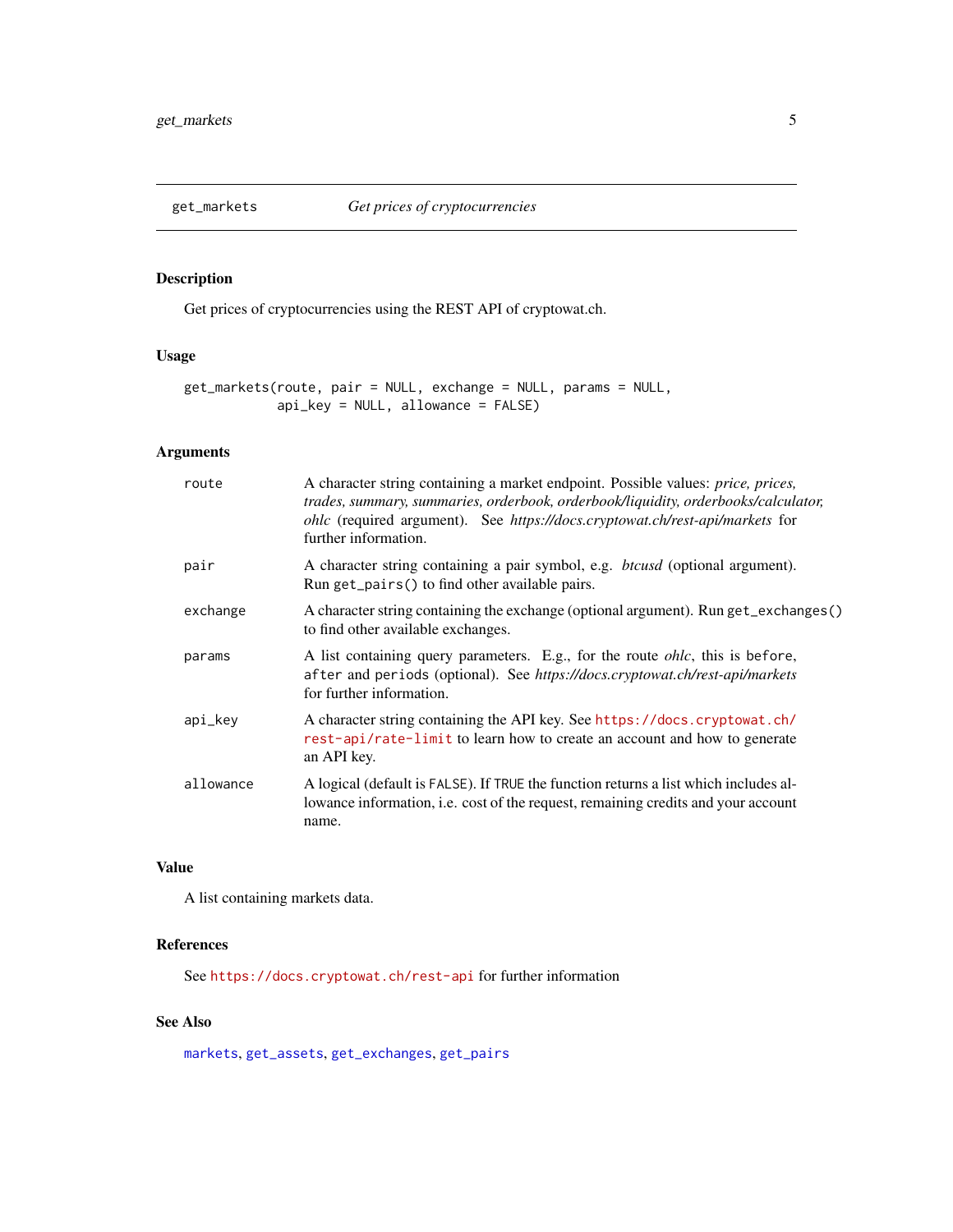# Examples

```
## Not run:
# Prices of Bitcoin in USD for all periods
btcusd.ohlc.all <- get_markets(route = "ohlc", pair = "btcusd", exchange = "kraken")
# Hourly prices of Bitcoin in USD for a specific time period
btcusd.ohlc.hourly <- get_markets(route = "ohlc", pair = "btcusd", exchange = "kraken",
                          list(periods = 3600, before = 1609851600, after = 1609506000))
```
## End(Not run)

<span id="page-5-1"></span>

get\_ohlc *Get prices of cryptocurrencies*

# Description

Get data.frame with prices of cryptocurrencies using the REST API of cryptowat.ch. The route is *ohlc* and returns OHLC candlestick prices. The default is daily prices but can be changed with periods. See <https://docs.cryptowat.ch/rest-api/markets/ohlc> for further information.

# Usage

| get_ohlc(pair, before = NULL, after = NULL, periods = NULL, exchange = "kraken", |                                                              |  |
|----------------------------------------------------------------------------------|--------------------------------------------------------------|--|
|                                                                                  | $\theta$ datetime = TRUE, api_key = NULL, allowance = FALSE) |  |

#### Arguments

| pair      | A character string containing a pair symbol, e.g. <i>btcusd</i> (required argument).<br>Run get_pairs() to find other available pairs.                                             |
|-----------|------------------------------------------------------------------------------------------------------------------------------------------------------------------------------------|
| before    | An integer if <i>datetime</i> is FALSE and a character string if it is TRUE: Only returns<br>candles opening before this time (optional).                                          |
| after     | An integer if <i>datetime</i> is FALSE and a character string if it is TRUE: Only returns<br>candles opening after this time (optional).                                           |
| periods   | A integer or integer vector. Only return these periods. Periods are measured in<br>seconds (optional). Examples: 60, 180, 108000.                                                  |
| exchange  | A character string containing the exchange. Default is <i>kraken</i> . Run get_exchanges()<br>to find other available exchanges.                                                   |
| datetime  | A logical. TRUE indicates that date time type is used. FALSE indicates <i>unix times</i> -<br>tamp. Default is TRUE.                                                               |
| api_key   | A character string containing the API key. See https://docs.cryptowat.ch/<br>rest-api/rate-limit to learn how to create an account and how to generate<br>an API key.              |
| allowance | A logical (default is FALSE). If TRUE the function returns a list which includes al-<br>lowance information, i.e. cost of the request, remaining credits and your account<br>name. |

<span id="page-5-0"></span>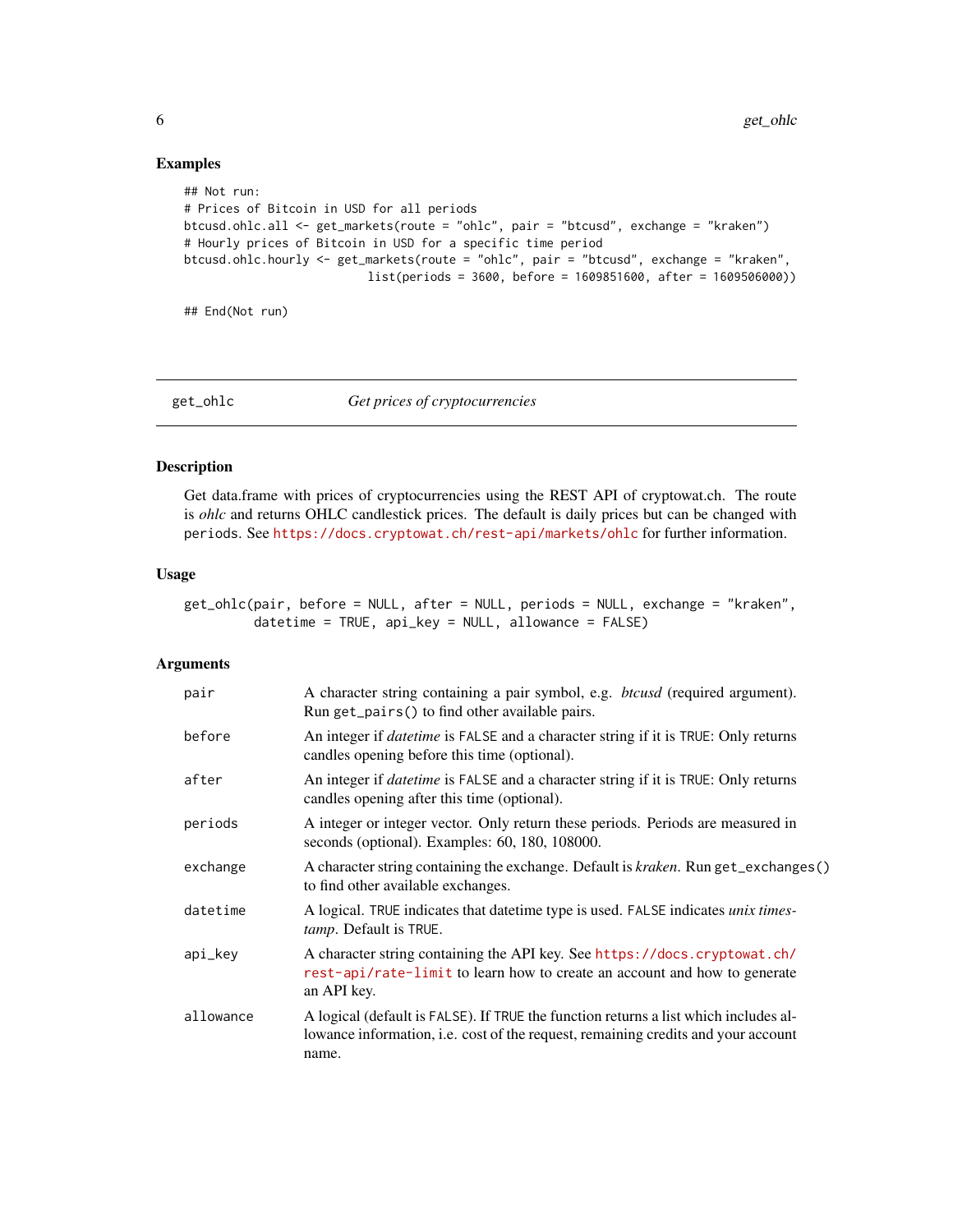# <span id="page-6-0"></span>get\_orderbook 7

# Value

A data.frame containing OHLC candlestick prices of a given pair of currencies. If allowance is TRUE, get\_ohlc() returns a list.

#### References

See <https://docs.cryptowat.ch/rest-api> for further information.

# See Also

[get\\_markets](#page-4-1), [get\\_assets](#page-1-1), [get\\_exchanges](#page-3-1), [get\\_pairs](#page-10-1)

#### Examples

```
## Not run:
# Daily prices of Bitcoin in USD
df.ohlc <- get_ohlc("btcusd")
# Hourly prices of Bitcoin in USD for a specific time period
df.ohlc.hourly <- get_ohlc("btcusd", periods = 3600, before = 1609851600,
                                          after = 1609506000, datetime = FALSE)
# Daily prices of Bitcoin in Euro for a specific time period
df.ohlc.daily <- get_ohlc("btceur", periods = 86400, before = "2021-05-12",
                                          after = "2021-01-01", datetime = TRUE)
```
## End(Not run)

<span id="page-6-1"></span>get\_orderbook *Get order book of cryptocurrencies*

#### Description

Get the order book of cryptocurrencies using the REST API of cryptowat.ch. The route is *orderbook* and returns two arrays, bids and asks. See [https://docs.cryptowat.ch/rest-api/markets/](https://docs.cryptowat.ch/rest-api/markets/order-book) [order-book](https://docs.cryptowat.ch/rest-api/markets/order-book) for further information.

#### Usage

```
get_orderbook(pair, depth = NULL, span = NULL, limit = NULL,
              exchange = "kraken", api_key = NULL, allowance = FALSE)
```
#### **Arguments**

| pair  | A string containing a pair symbol, e.g. <i>btcusd</i> (required argument). Run get_pairs()<br>to find other available pairs. |
|-------|------------------------------------------------------------------------------------------------------------------------------|
| depth | A number: Only return orders cumulating up to this size (optional).                                                          |
| span  | A number: Only return orders within this percentage of the midpoint (optional).<br>Example: 0.5 (meaning 0.5 percent).       |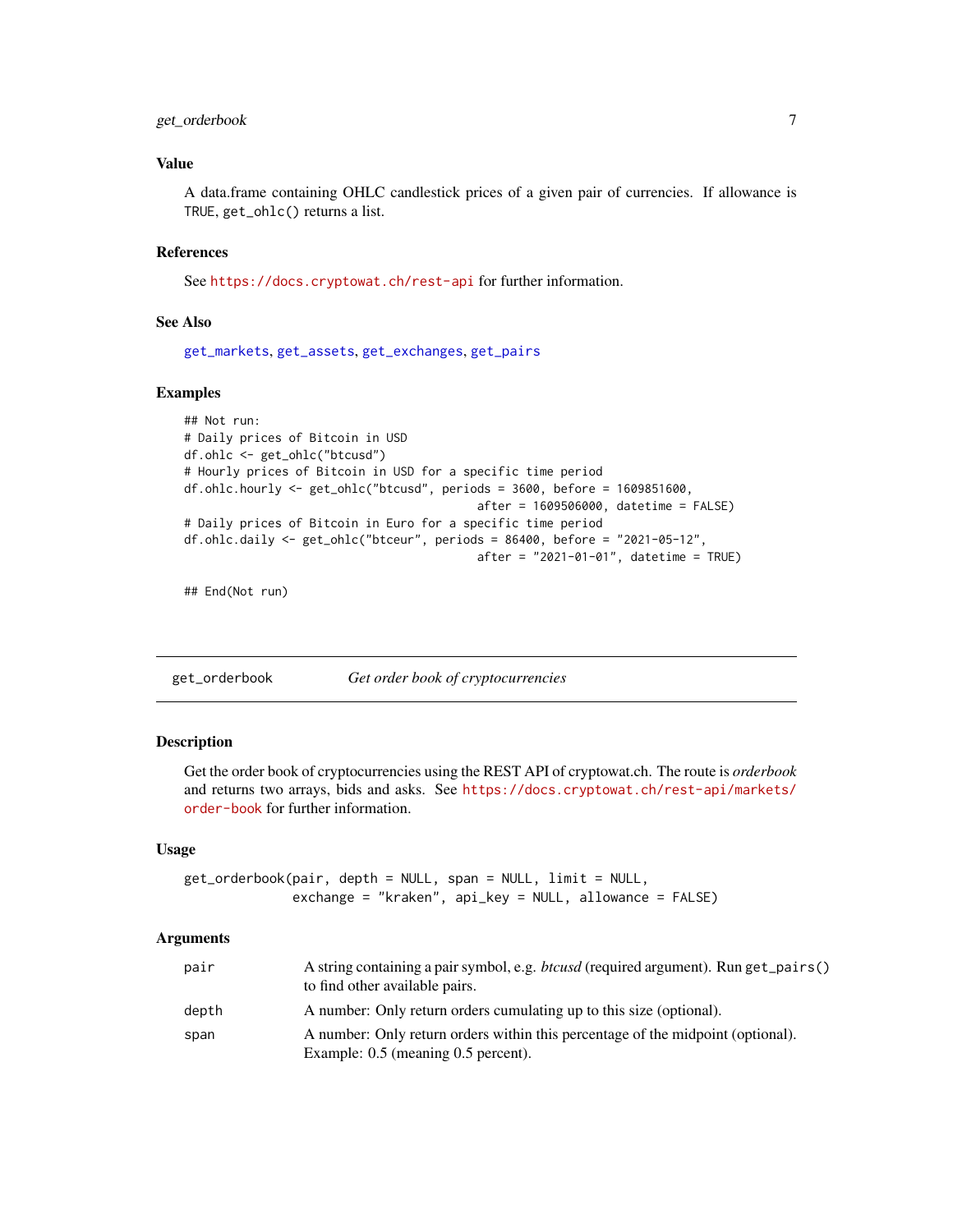<span id="page-7-0"></span>

| limit     | An integer limiting the number of orders on each side of the book (optional).                                                                                                      |
|-----------|------------------------------------------------------------------------------------------------------------------------------------------------------------------------------------|
| exchange  | A character string containing the exchange. Default is <i>kraken</i> . Run get_exchanges()<br>to find other available exchanges.                                                   |
| api_key   | A character string containing the API key. See https://docs.cryptowat.ch/<br>rest-api/rate-limit to learn how to create an account and how to generate<br>an API key.              |
| allowance | A logical (default is FALSE). If TRUE the function returns a list which includes al-<br>lowance information, i.e. cost of the request, remaining credits and your account<br>name. |

#### Value

A list containing an order book of a given pair of currencies. It contain two data.frames for bid and ask prices with columns *Price* and *Amount*. The function also returns the sequence number *seqNum*. If allowance is TRUE, get\_orderbook() returns a list which additionally includes allowance information.

# References

See <https://docs.cryptowat.ch/rest-api> for further information.

#### See Also

[get\\_markets](#page-4-1), [get\\_orderbook\\_liquidity](#page-9-1), [get\\_exchanges](#page-3-1), [get\\_pairs](#page-10-1)

#### Examples

```
## Not run:
# Entire order book of Bitcoin in USD
orderbook <- get_orderbook("btcusd")
# Order book of Bitcoin in USD: only the best bid and best ask, i.e. the spread
orderbook.limit <- get_orderbook("btcusd", limit = 1)
# Order book of Bitcoin in USD for orders within 0.5% of the top of the book
orderbook.span <- get_orderbook("btcusd", span = 0.5)
# Order book of Bitcoin in Euro for orders adding up to 100 BTC on each side
orderbook.depth <- get_orderbook("btceur", depth = 100)
```
## End(Not run)

get\_orderbook\_calculator

*Get live quotes from order book*

# Description

Get a live quote from the order book for a given buy and sell amount. The route is *orderbook/calculator* and returns two data.frames containing buy and sell projections. See [https://docs.cryptowat.](https://docs.cryptowat.ch/rest-api/markets/order-book) [ch/rest-api/markets/order-book](https://docs.cryptowat.ch/rest-api/markets/order-book) for further information.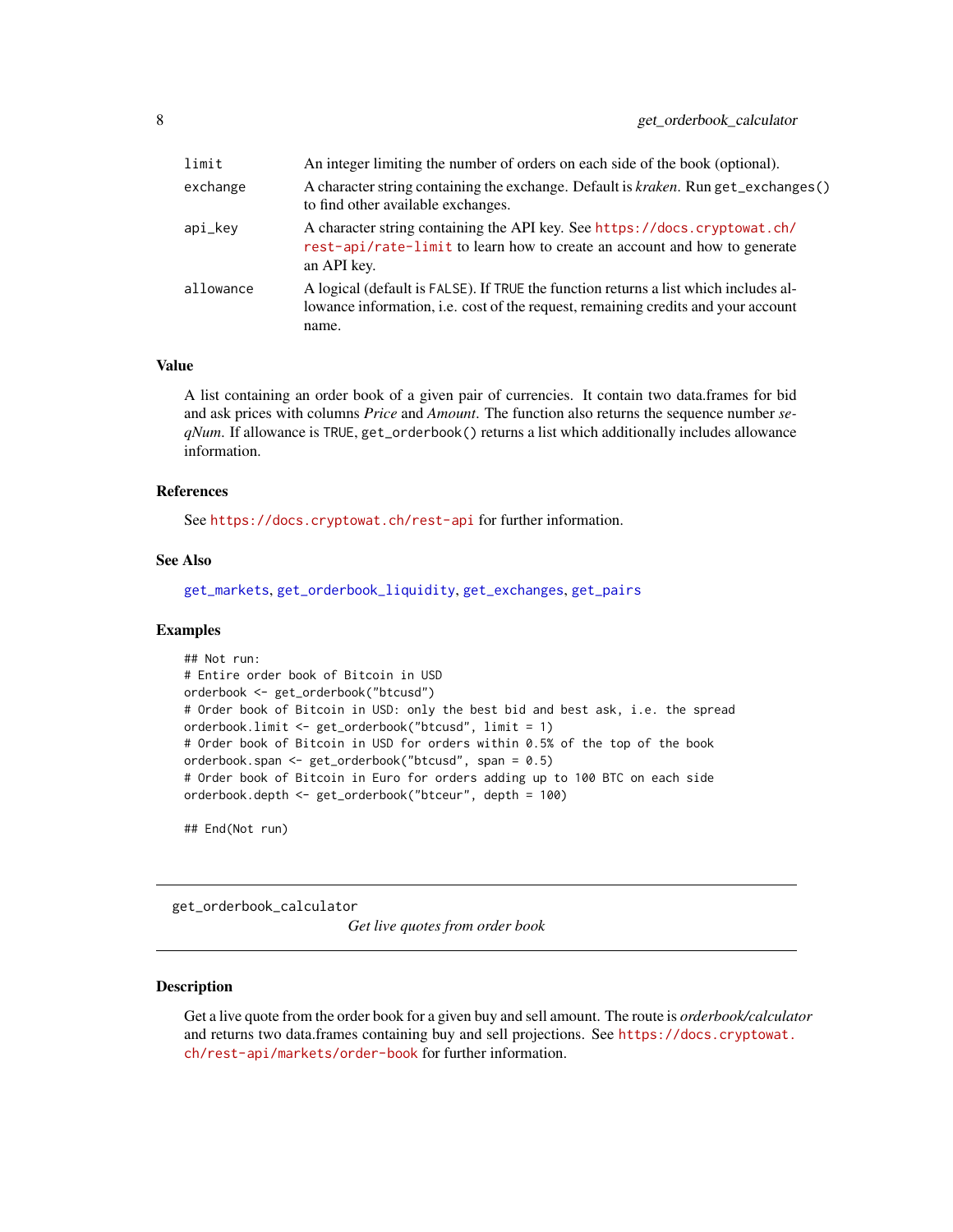# <span id="page-8-0"></span>Usage

```
get_orderbook_calculator(pair, amount = NULL, exchange = "kraken",
                         api_key = NULL, allowance = FALSE)
```
# Arguments

| pair      | A string containing a pair symbol, e.g. btcusd (required argument). Run get_pairs()<br>to find other available pairs.                                                              |
|-----------|------------------------------------------------------------------------------------------------------------------------------------------------------------------------------------|
| amount    | A number: Amount to buy or sell (required).                                                                                                                                        |
| exchange  | A character string containing the exchange. Default is kraken. Run get_exchanges()<br>to find other available exchanges.                                                           |
| api_key   | A character string containing the API key. See https://docs.cryptowat.ch/<br>rest-api/rate-limit to learn how to create an account and how to generate<br>an API key.              |
| allowance | A logical (default is FALSE). If TRUE the function returns a list which includes al-<br>lowance information, i.e. cost of the request, remaining credits and your account<br>name. |

# Value

A list containing projections for the buy and sell side for a given amount. *Reach* indicates the farthest your reach would fill. *Avg* indicates the volume-weighted average. If allowance is TRUE, get\_orderbook\_calculator() returns a list which additionally includes allowance information.

#### References

See <https://docs.cryptowat.ch/rest-api> for further information.

#### See Also

[get\\_markets](#page-4-1), [get\\_orderbook](#page-6-1), [get\\_orderbook\\_liquidity](#page-9-1), [get\\_exchanges](#page-3-1), [get\\_pairs](#page-10-1)

#### Examples

```
## Not run:
# Live quote for 50 Bitcoins
calculator <- get_orderbook_calculator("btcusd", amount = 50)
```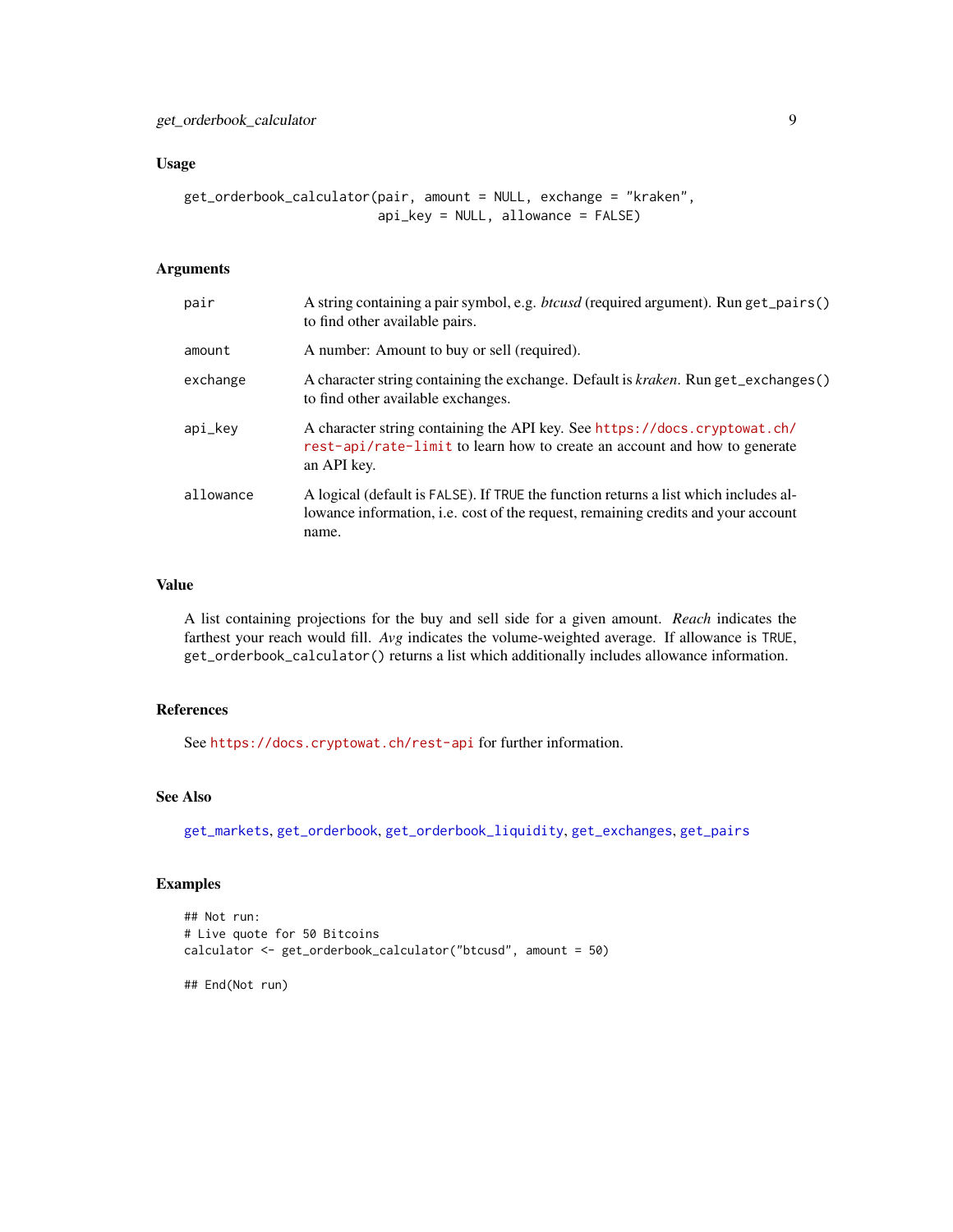# <span id="page-9-1"></span><span id="page-9-0"></span>get\_orderbook\_liquidity

*Get liquidity sums in the order book of cryptocurrencies*

#### Description

Get liquidity sums in the order book of cryptocurrencies using the REST API of cryptowat.ch. The route is *orderbook/liquidity*. See <https://docs.cryptowat.ch/rest-api/markets/order-book> for further information.

# Usage

```
get_orderbook_liquidity(pair, exchange = "kraken", api_key = NULL, allowance = FALSE)
```
#### Arguments

| pair      | A character string containing a pair symbol, e.g. <i>btcusd</i> (required argument).<br>Run get_pairs() to find other available pairs.                                             |
|-----------|------------------------------------------------------------------------------------------------------------------------------------------------------------------------------------|
| exchange  | A character string containing the exchange. Default is <i>kraken</i> . Run get_exchanges()<br>to find other available exchanges.                                                   |
| api_key   | A character string containing the API key. See https://docs.cryptowat.ch/<br>rest-api/rate-limit to learn how to create an account and how to generate<br>an API key.              |
| allowance | A logical (default is FALSE). If TRUE the function returns a list which includes al-<br>lowance information, i.e. cost of the request, remaining credits and your account<br>name. |

# Value

A list containing liquidity sums at several basis point levels in the order book. If allowance is TRUE, get\_orderbook() returns a list which additionally includes allowance information.

#### References

See <https://docs.cryptowat.ch/rest-api> for further information.

# See Also

[get\\_markets](#page-4-1), [get\\_orderbook](#page-6-1), [get\\_exchanges](#page-3-1), [get\\_pairs](#page-10-1)

# Examples

```
## Not run:
# Get liquidity sums in the order book of Bitcoin in USD
liquidity <- get_orderbook_liquidity("btcusd")
```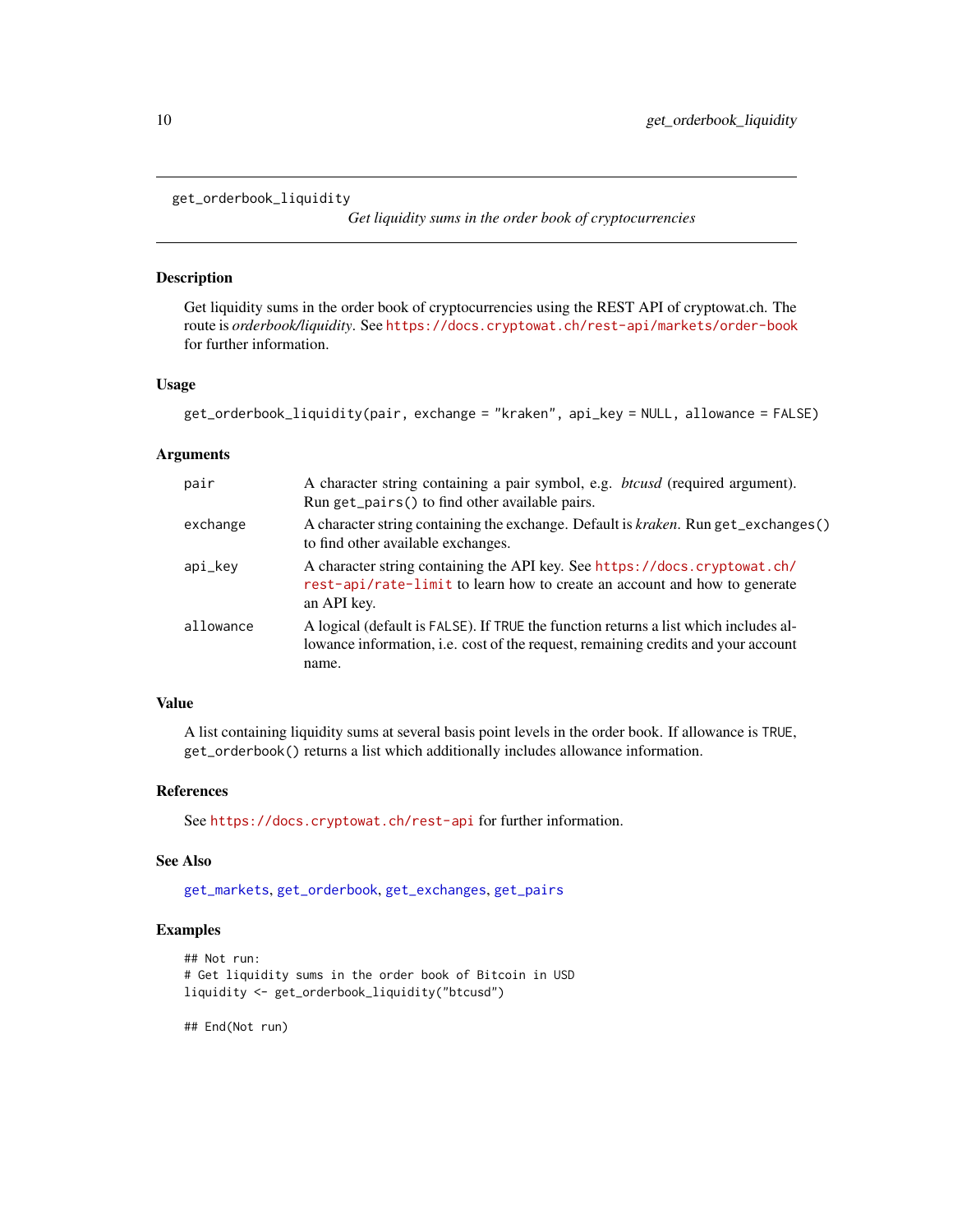<span id="page-10-1"></span><span id="page-10-0"></span>

Get details on pairs of (crypto)currencies.

# Usage

get\_pairs(pair = NULL, api\_key = NULL, allowance = FALSE)

# Arguments

| pair      | A string containing a pair symbol, e.g. <i>btcusd</i> (optional argument). Run get_pairs()<br>to get all available pairs of currencies.                                            |
|-----------|------------------------------------------------------------------------------------------------------------------------------------------------------------------------------------|
| api_kev   | A string containing the API key. See https://docs.cryptowat.ch/rest-api/<br>rate-limit to learn how to create an account and how to generate an API key.                           |
| allowance | A logical (default is FALSE). If TRUE the function returns a list which includes al-<br>lowance information, i.e. cost of the request, remaining credits and your account<br>name. |

# Value

A list or data.frame containing data on pairs.

# References

See <https://docs.cryptowat.ch/rest-api> for further information

#### See Also

[get\\_markets](#page-4-1), [get\\_assets](#page-1-1), [get\\_exchanges](#page-3-1)

# Examples

```
## Not run:
# Get all available pairs of currencies
df.pairs <- get_pairs()
# Get details on the pair Bitcoin-USD
pair.btcusd <- get_pairs("btcusd")
```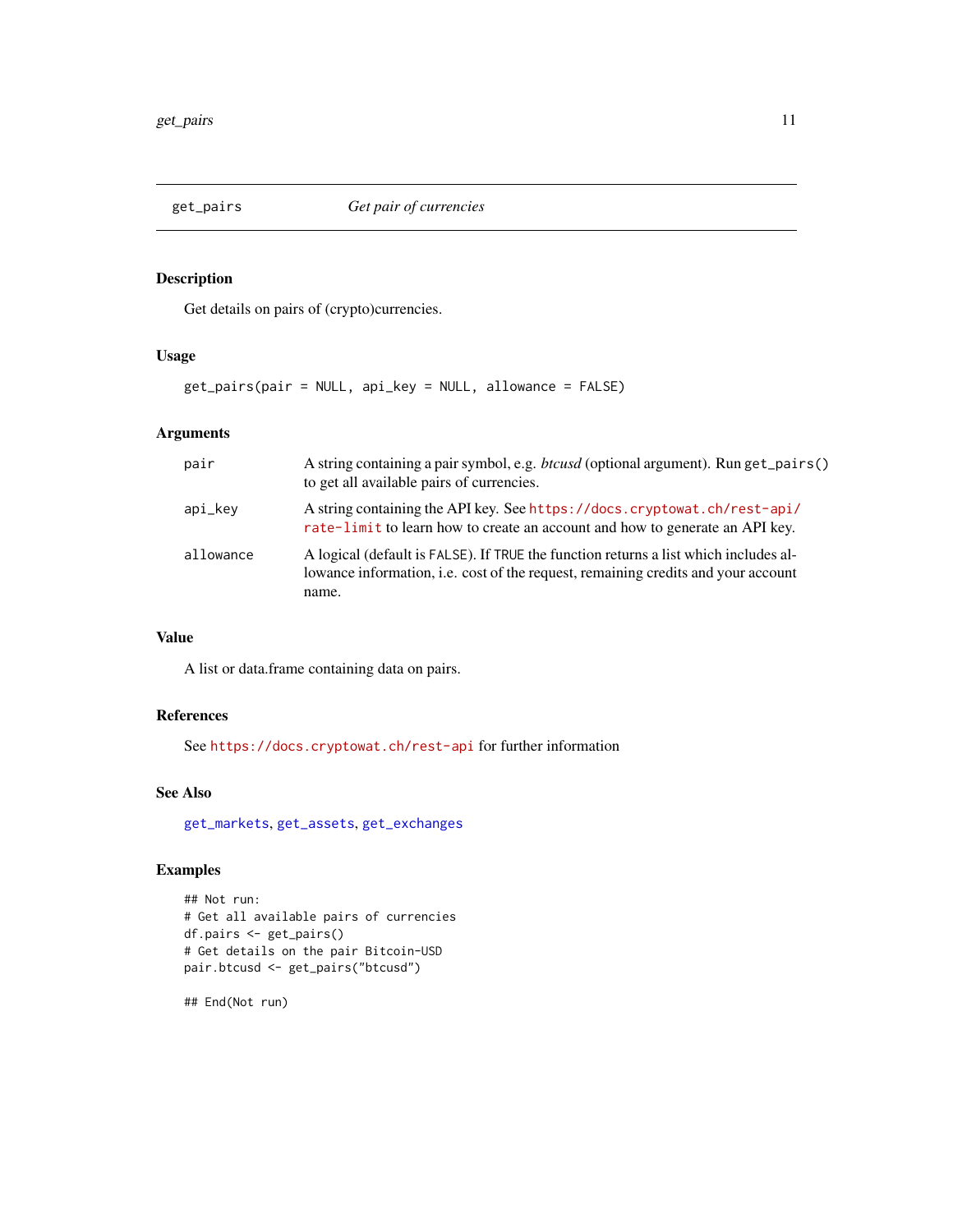Get 24-hour summary of cryptocurrencies using the REST API of cryptowat.ch. The route is *summary* or *summaries* and returns the current 24-hour summary of a given pair or a summary of all pairs. See <https://docs.cryptowat.ch/rest-api/markets/summary> for further information.

#### Usage

```
get_summary(pair, keyBy = NULL, exchange = "kraken", api_key = NULL, allowance = FALSE)
```
#### **Arguments**

| pair      | A character string containing a pair symbol, e.g. <i>btcusd</i> (required argument).<br>Run get_pairs() to find other available pairs.                                             |
|-----------|------------------------------------------------------------------------------------------------------------------------------------------------------------------------------------|
| keyBy     | A single character string. Possible values are are either <i>id</i> or <i>symbols</i> .                                                                                            |
| exchange  | A character string containing the exchange. Default is <i>kraken</i> . Run get_exchanges()<br>to find other available exchanges.                                                   |
| api_key   | A character string containing the API key. See https://docs.cryptowat.ch/<br>rest-api/rate-limit to learn how to create an account and how to generate<br>an API key.              |
| allowance | A logical (default is FALSE). If TRUE the function returns a list which includes al-<br>lowance information, i.e. cost of the request, remaining credits and your account<br>name. |

# Value

Current 24-hour summary of a given pair of currencies. If allowance is TRUE, get\_summary() returns a list with additional information on allowances.

#### References

See <https://docs.cryptowat.ch/rest-api> for further information.

#### See Also

[get\\_markets](#page-4-1), [get\\_current\\_price](#page-2-1), [get\\_exchanges](#page-3-1), [get\\_pairs](#page-10-1)

# Examples

```
## Not run:
# 24h-hour summary of cryptocurrency pairs
summary <- get_summary("btcusd")
summaries <- get_summary()
summaries2 <- get_summary(keyBy = "id")
```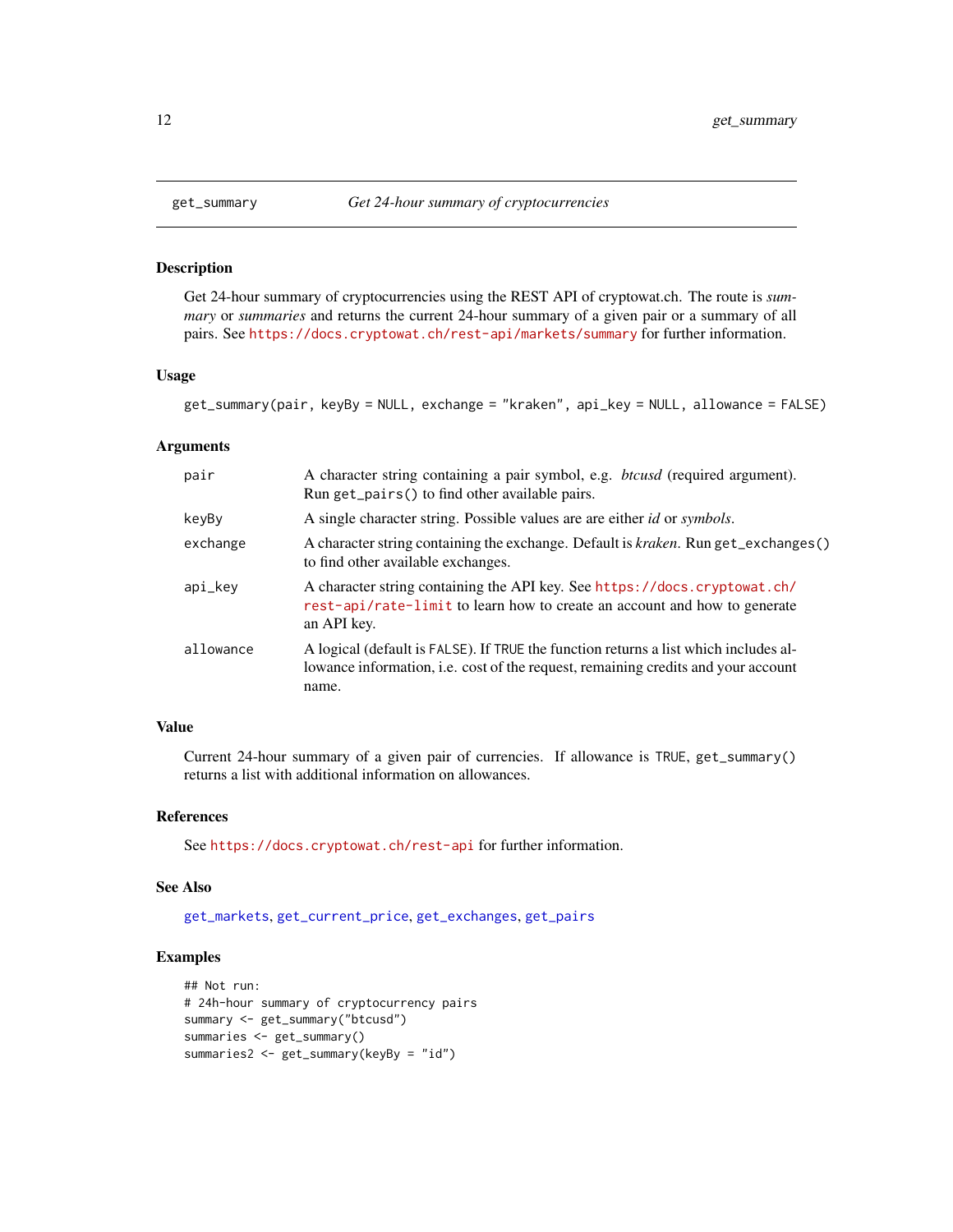# <span id="page-12-0"></span>get\_trades 13

```
summaries3 <- get_summary(keyBy = "symbols")
## End(Not run)
```
get\_trades *Get trades of cryptocurrencies*

# Description

Get data.frame with trades of cryptocurrencies using the REST API of cryptowat.ch. The route is *trades* and returns trades for a specified market. See [https://docs.cryptowat.ch/rest-api/](https://docs.cryptowat.ch/rest-api/markets/trades) [markets/trades](https://docs.cryptowat.ch/rest-api/markets/trades) for further information.

#### Usage

get\_trades(pair, since = NULL, limit = NULL, exchange = "kraken", datetime = TRUE, api\_key = NULL, allowance = FALSE)

# Arguments

| pair      | A character string containing a pair symbol, e.g. <i>btcusd</i> (required argument).<br>Run get_pairs() to find other available pairs.                                                                                            |
|-----------|-----------------------------------------------------------------------------------------------------------------------------------------------------------------------------------------------------------------------------------|
| since     | An integer if <i>datetime</i> is FALSE and a character string if it is TRUE: Limit the<br>response to trades after this date (optional). This can only be used to filter recent<br>trades. Historical trades cannot be retrieved. |
| limit     | An integer: Limit the number of trades (optional). Max: 1000.                                                                                                                                                                     |
| exchange  | A character string containing the exchange. Default is <i>kraken</i> . Run get_exchanges()<br>to find other available exchanges.                                                                                                  |
| datetime  | A logical. TRUE indicates that datetime type is used. FALSE indicates unix times-<br>tamp. Default is TRUE.                                                                                                                       |
| api_key   | A character string containing the API key. See https://docs.cryptowat.ch/<br>rest-api/rate-limit to learn how to create an account and how to generate<br>an API key.                                                             |
| allowance | A logical (default is FALSE). If TRUE the function returns a list which includes al-<br>lowance information, i.e. cost of the request, remaining credits and your account<br>name.                                                |

# Value

A data.frame containing trades of a given pair of currencies. If allowance is TRUE, get\_trades() returns a list.

# References

See <https://docs.cryptowat.ch/rest-api> for further information.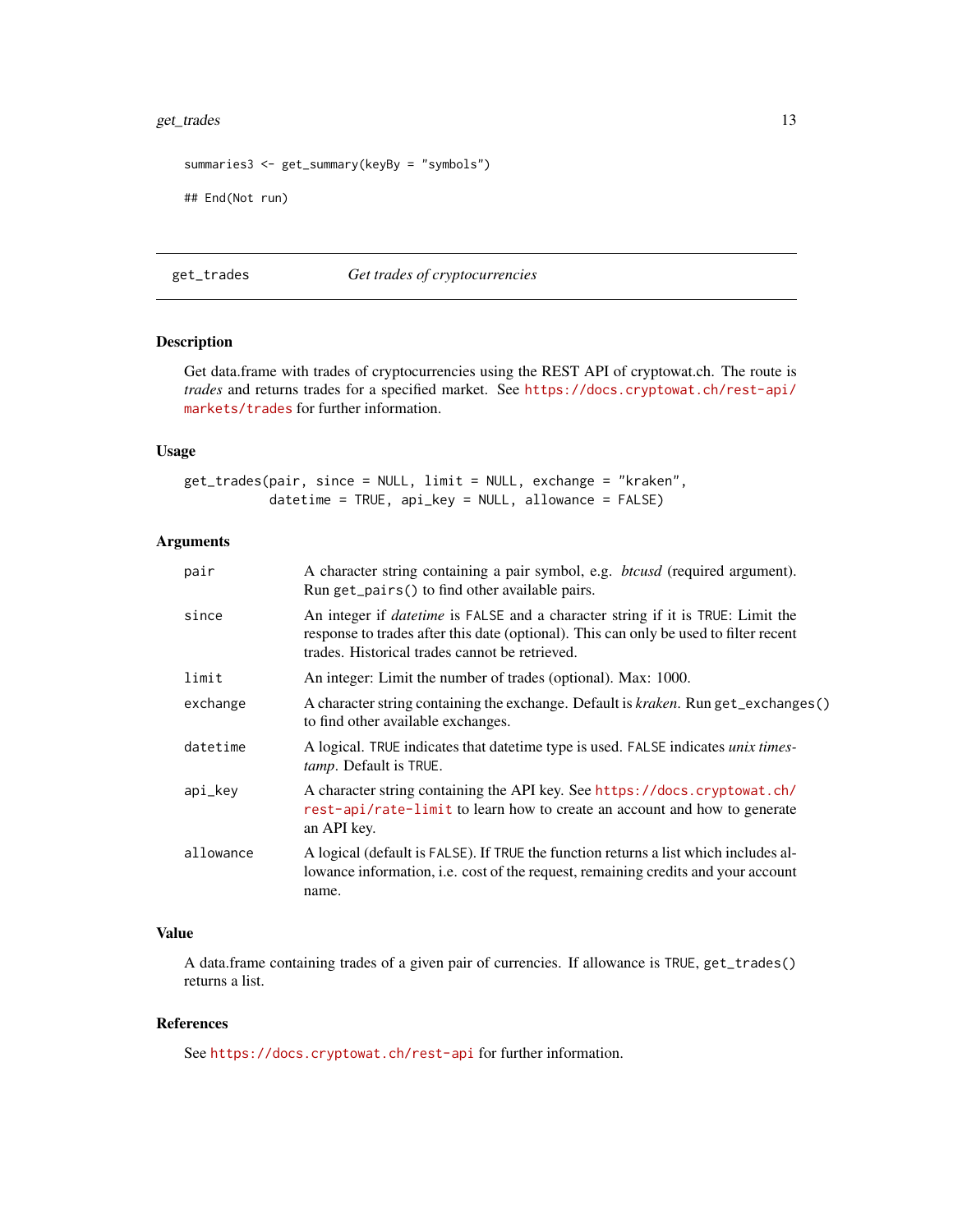# See Also

[get\\_markets](#page-4-1), [get\\_assets](#page-1-1), [get\\_exchanges](#page-3-1), [get\\_pairs](#page-10-1)

#### Examples

```
## Not run:
# Most recent trades (default is 50)
trades <- get_trades(pair)
# 200 trades (maximum is 1000) since 1589571417 (unix timestamp)
trades.unix <- get_trades(pair, since = 1589571417, limit = 200, datetime = FALSE)
# 1000 trades and datetime is TRUE
trades.datetime <- get_trades(pair, since = "2021-06-01", limit = 1000)
## End(Not run)
```
<span id="page-13-1"></span>markets *Get prices of cryptocurrencies*

# Description

Get data.frame with prices of cryptocurrencies using the REST API of cryptowat.ch.

#### Usage

```
markets(pair, params = NULL, exchange = "kraken", route = "ohlc", datetime = TRUE)
```
#### Arguments

| pair     | A string containing a pair symbol, e.g. <i>btcusd</i> (required argument).                                                               |
|----------|------------------------------------------------------------------------------------------------------------------------------------------|
| params   | A list containing before, after and periods (optional). See https://docs.<br>cryptowat.ch/rest-api/markets/ohlc for further information. |
| exchange | A character string containing the exchange. Default is <i>kraken</i> .                                                                   |
| route    | A character string containing the route. Default is <i>ohlc</i> .                                                                        |
| datetime | A logical. TRUE indicates that date time type is used. FALSE indicates <i>unix times</i> -<br><i>tamp</i> . Default is TRUE.             |

# Value

A data.frame containing OHLC candlestick prices of a given pair of currencies.

# References

See <https://docs.cryptowat.ch/rest-api> for further information.

# See Also

[get\\_markets](#page-4-1), [get\\_assets](#page-1-1), [get\\_exchanges](#page-3-1), [get\\_pairs](#page-10-1)

<span id="page-13-0"></span>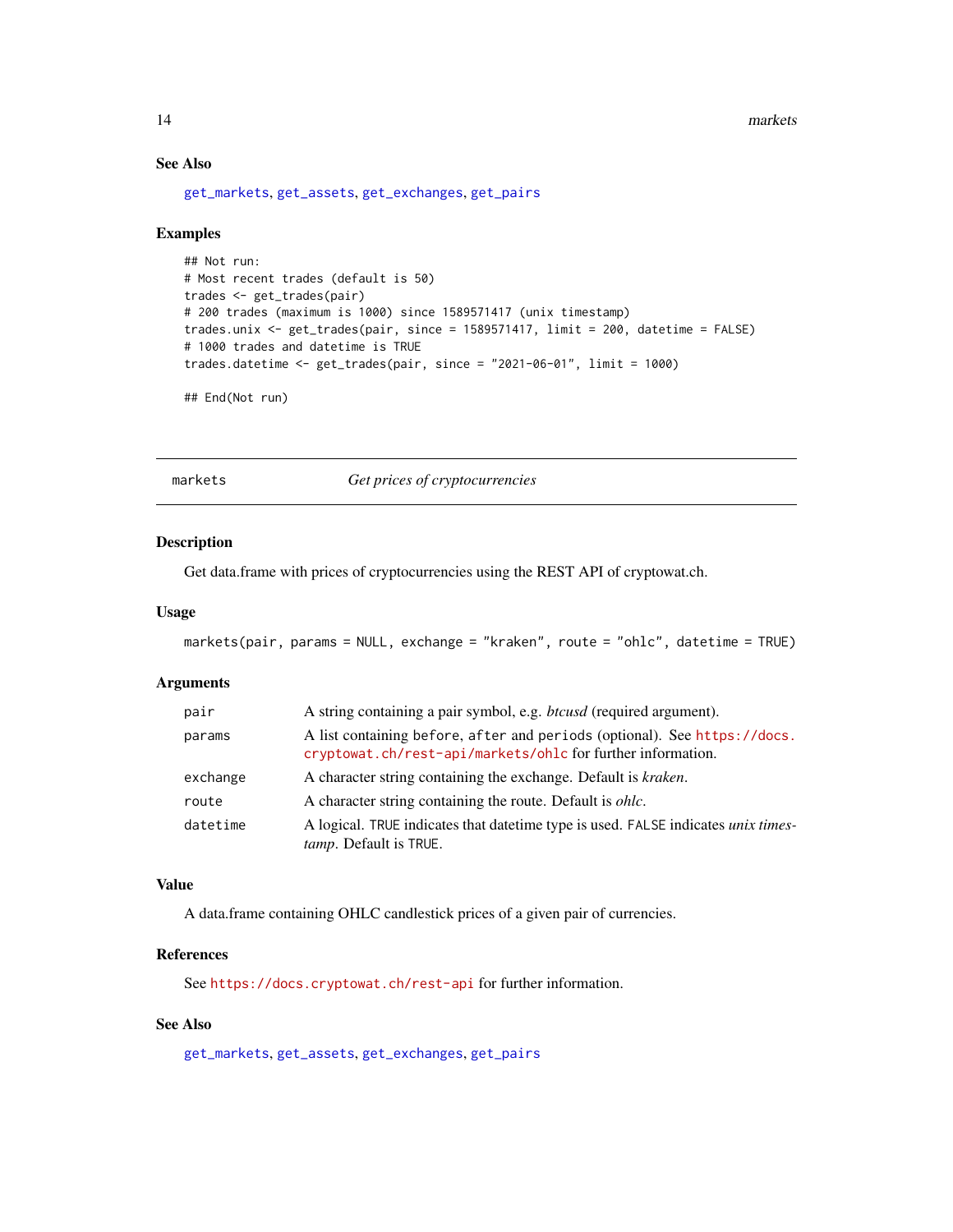#### markets and the contract of the contract of the contract of the contract of the contract of the contract of the contract of the contract of the contract of the contract of the contract of the contract of the contract of th

# Examples

```
## Not run:
df.ohlc.hourly <- markets("btcusd")
df.ohlc.hourly2 <- markets("btcusd", list(periods = 3600, before = 1609851600,
                                         after = 1609506000), datetime = FALSE)
df.ohlc.daily <- markets("btceur", list(periods = 86400, before = "2021-05-12",
                                          after = "2021-01-01"), datetime = TRUE)
```

```
## End(Not run)
```